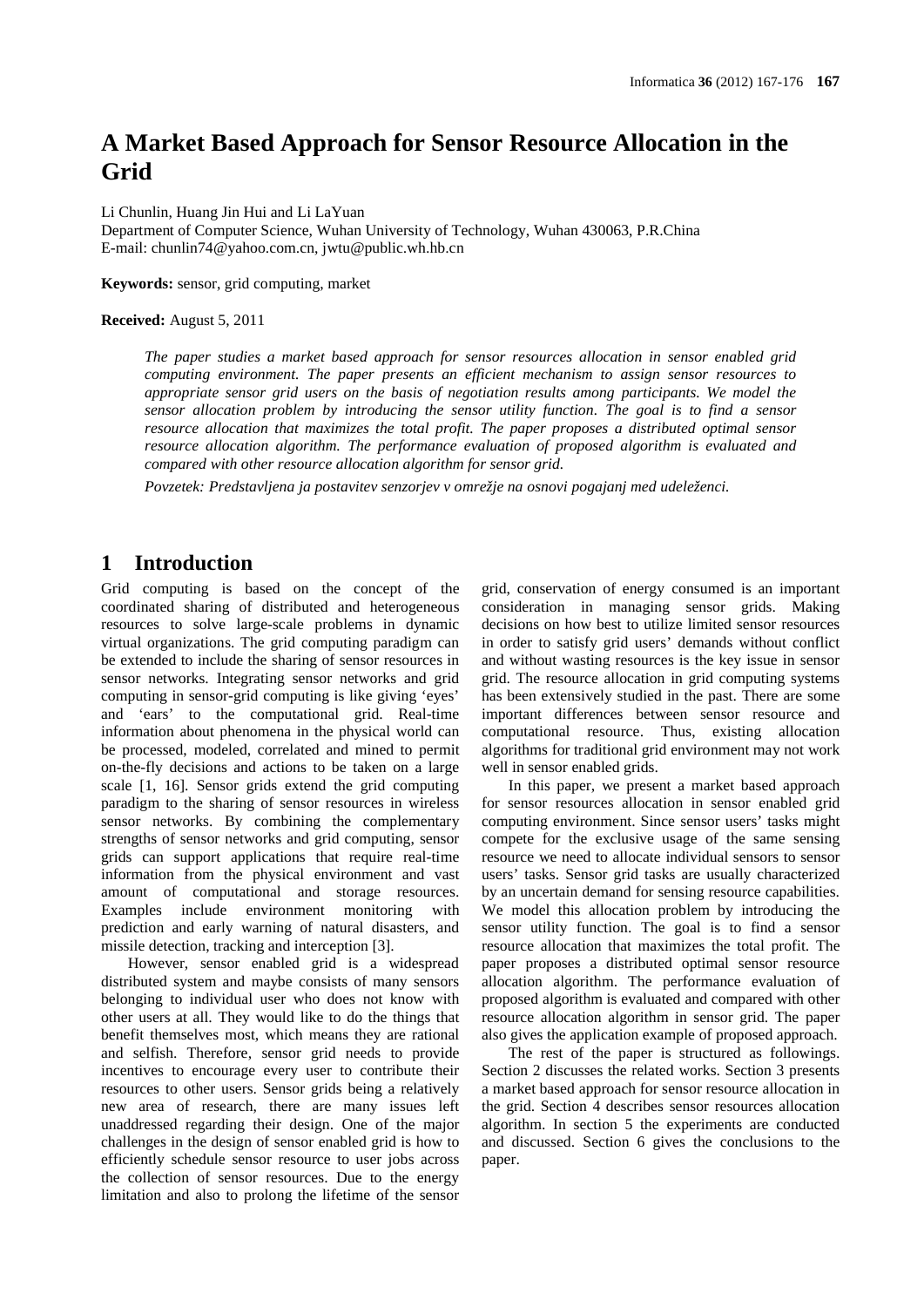# **2 Related Works**

There are certain researches aiming to combining grid environments with wireless sensor network  $[1-17]$ , which incorporate sensors into the existing grid systems as the consumers of grid resources and provide sensor services to other grid nodes. Peter Komisarczuk et al. [1] discusses research direction in an Internet sensor grid for malicious behavior detection, analysis and countermeasures. They outline some experiences with these sensors and analyzing network telescope data through Grid computing as part of an "intelligence layer" within the Internet. M. Pallikonda Rajasekaran et al. [2] propose a wireless sensor grid architecture for monitoring the health status of different groups of patients to provide a platform for physicians and researchers to share information with distributed database and computational resources to facilitate analysis, diagnosis, prognosis and drug delivery. Hock Beng Lim et al. [3] design an integrated and flexible scheduler for a sensor grid testbed based on the SPRING framework. Several scheduling and load balancing algorithms were implemented within this scheduler to suit the unique characteristics of sensor jobs. The scheduler can use an appropriate scheduling or load balancing algorithm to suit the requirements of the resource owner and users. Nikolaos Preve et al. [4] proposed the sensor grid enhancement data management system, called SEGEDMA ensuring the integration of different network technologies and the continuous data access to system users. The main contribution is to achieve the interoperability of both technologies through a novel network architecture. Huang-Chen Lee et al. [5] discuss the considerations of designing a low-cost WSNbased rain gauge grid, which provides high resolution mapping of precipitation. Preliminary experimental results are presented. Fox, G. et al. [6] propose a collaborative sensor grid framework to support the integration of a sensor grid with collaboration and other grids. The framework includes a grid builder tool for discovering and managing grid services and remote, distributed sensors. It provides a real-time collaborative client to enable distributed stakeholders to have a consistent view of displayed sensor streams. They illustrate the versatility of the framework by constructing a robot based customizable application for shared situational awareness. Hock Beng Lim et al. [7] aim to build a large-scale sensor grid infrastructure that can seamlessly integrate heterogeneous sensor resources from different projects distributed across a wide geographical area. Sanabria, J. et al. [8] discussed a deployment framework, which leverages on existing grid computing technologies to provide middleware that integrates wireless sensor networks and grid infrastructures. They demonstrated the work on enabling a sensor grid infrastructure for acoustic surveillance applications. Hock Beng Lim et al. [9] developed a sensor grid architecture framework, called the Scalable Proxy-based aRchItecture for seNsor Grid (SPRING). They designed the National Weather Sensor Grid (NWSG), a large-scale cyber-sensor infrastructure for

environmental monitoring. The NWSG integrates mini weather stations deployed geographically across Singapore for weather data collection, processing and management. Toshihiro Matsui et al. [10] deal with distributed resource allocation problem for distributed sensor networks. Distributed optimization algorithm is used to understand the problems and to design the cooperative protocols. A distributed cooperative observation system using agency model has been developed. Yan YuJie et al. [11] described the architecture of wireless sensor grid, also designed a connecting platform named MPAS. The advantage of MPAS is that it is based on Web service resource framework, with the ability of integrating multiple sensor networks with grid; also it can actuate sensor network and support interoperability among multiple sensor networks. Mohammad Mehedi Hassan et al. [12] discuss one of the most important issues in Sensor-Grid, i.e., to develop a fast and flexible content-based publish/subscribe information dissemination (CBPSID) system for automatic fusion, interpretation, sharing and delivery of huge sensor data to consumers as the entire Sensor-Grid environment is very dynamic.

Se-Jin Oh et al. [13] present the design and implementation a u-Healthcare SensorGrid gateway to connect transparently a sensor network and a Grid network for providing convenient and speedy u-Healthcare services to users. They implement a mobile monitoring system for monitoring patient's status by using a mobile device such as PDA. Xiaolin Li et al. [14] propose an autonomic management framework (ASGrid) to address the requirements of emerging large-scale applications in hybrid grid and sensor network systems. They proposed the autonomic sensor grid system concept in a holistic manner targeted at non-trivial large applications. Toshihiro Matsui et al. [15] propose a model of distributed resource allocation problem for distributed sensor networks. Several models based on constraint network and another model based on concept of agency, are compared. The constraint network formalization which are similar to resource allocation problem of agency model, is shown. Yong-Kang Ji et al. [17] discuss the selfish problems of Sensor Web and resolve them using specific designed mechanism, and describe several scenarios of the applications in Sensor Web. The works [18~22] mainly deal with resource allocation, QoS optimization in the computational grid and don't consider exploiting services of sensor to support sensor enabled grid. The differences between paper [20] [21] and this paper are that this paper deals with optimal sensor resources allocation, paper [20] considers two level market solution for optimal resource scheduling in computational grid; paper [21] considers multiple QoS optimization in computational grid. Computational grid is different from sensor grid. In sensor grid environment, sensor nodes have present severe limitations in terms of processing, memory capabilities and energy, but computational grid doesn't have energy problem, and also have enough processing, memory capabilities. Considering all these limitations of sensor nodes, it is important for the sensor grid system to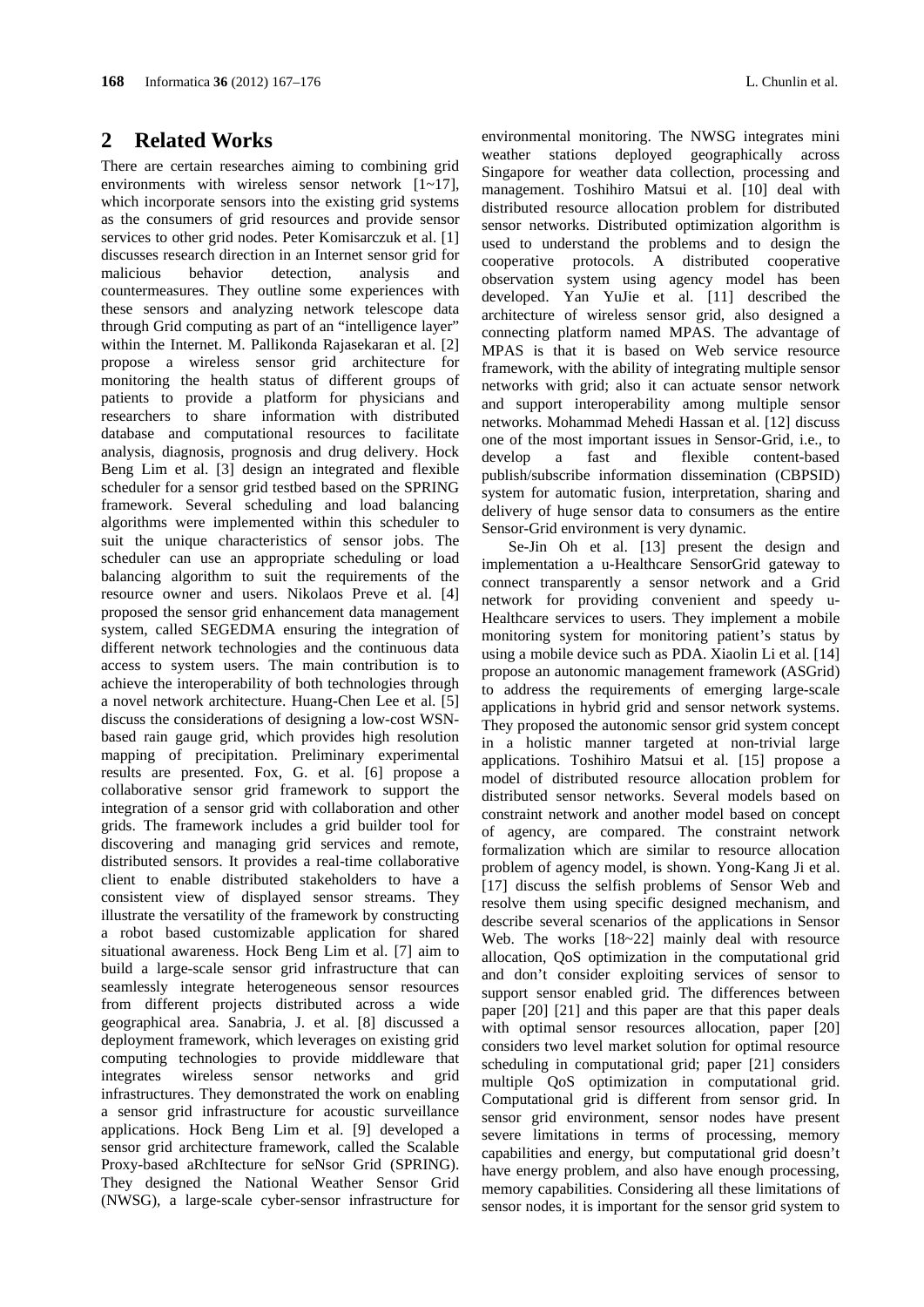manage energy consumption without compromising system's performance. Our proposed optimization in sensor grid considers energy consumption in the sensor node. The objective of the paper is to maximize the utility of the system without exceeding the total energy available, the expense budget, and deadline.

# **3 A Market based Approach for Sensor Resource Allocation in the Grid**

## **3.1 System Model**

The paper formulates optimal sensor resources allocation in sensor enabled grid computing environment by adopting computational economy framework. The proposed model consists of two types of agents: the sensor resource agents that represent the economic interests of the underlying sensor resources providers of the sensor grid, the sensor user agents that represent the interests of grid user using the grid to achieve goals. Interactions between the two agent types are mediated by means of market mechanisms. Market mechanism in economics is based on distributed self-determination, the variation of price reflects the supply and demand of resources, and market theory in economics provides precise depiction for efficiency of resource scheduling. Sensor user agents are allowed to specify their requirements and preference parameters by a utility model. As a result, a market based sensor grid model inherently supports sensor users with diverse requirements for the execution of their sensor jobs. The utility values are calculated by the supplied utility function that can be formulated with the sensor job parameters. The request is analyzed by the scheduler of grid market. Whenever a new sensor user agent is created, it is first given an endowment of electronic cash to spend to complete its sensor job. A sensor job can be characterized by deadline, budget, and sensor task requirements. The sensor grid market mechanism allows multiple sensor resource agents and sensor user agents to negotiate simultaneously, it uses price-directed approach to allocate appropriate sensor resources. In this pricedirected approach, an initial set of prices is announced to the sensor user agent. Sensor users could update their allocations based on the sensor provider's price policy, and iteratively approach an optimal solution. In each iteration, sensor user agents individually determine their optimal allocation and communicate their results to the sensor resource agents. Sensor resource agents then update their prices and communicate the new prices to the sensor user agents and the cycle repeats. Prices are then iteratively changed to accommodate the demands for resources until the total demand equals to the total amount of sensor resources available. Sensor resource agents publish sensor descriptions to the market. Sensor providers compete actively for sensor jobs from sensor users and execute them for gaining profits. Every sensor provider tries to maximize its profit based on its resource

capability and energy consumption. We assume that the sensor resource agents do not cooperate. Instead, they act non-cooperatively with the objective of maximizing their individual profits. The sensor resource agents compete among each other to serve the sensor user agents. The sensor user agents do not collaborate either, and try to purchase as much sensor resource as possible with the objective of maximizing their net benefit.

#### **3.2 Mathematic Formulation**

In this section, we set up the mathematical models for optimal sensor resources allocation in sensor enabled grid computing environment.

First gives notations to be used in the following sections:

*p <sup>j</sup>* : the price of the sensor resource unit in sensor *j*.

 $B_i$ : the expense budget given to a sensor grid application *i*

 $E_i$ : the energy limit of sensor resource *j* 

 $u_i^j$  : money paid to the sensor resource *j* by sensor grid user *i*

 $q_i^n$ : sensing task of *i*th sensor grid application's *n*th sensor job

 $t_i^n$ : the time taken by sensor grid application *i* to complete sensor job *n*

 $T_i$ : time limits given by sensor grid application *i* to complete all sensor jobs

 $\mathscr{E} \mathscr{S}_i$  : energy consumption of unit resource of sensor *j* 

 $ec_i^j$  : energy dissipation of sensor resource *j* for completing sensor grid application *i*

 $x_i^j$ : sensor allocated to sensor grid application *i* by the sensor resource *j*

It is assumed that the sensor grid system consists of multiple grid sites that contain sensor nodes and ordinary fixed grid nodes. Sensor nodes consist of a collection of sensors *M* connected by sensor network. In sensor grid, application set is denoted as  $App = \{ App_1, App_2...App_i \}$  and a sensor resource set is denoted as  $S = \{S_1, S_2, S_j, \dots\}$ ,  $C_j$  is the available capacity of the sensor resource  $s_i$ . Sensor node estimates its energy consumption rate  $\mathscr{e} \mathscr{S}_i$  for executing the application set, and the energy constraint is  $E_i$ . If the energy consumption is proportional to sensor resource unit, as is the case with battery energy.  $x_i^j$  is sensor allocated to sensor grid application *i* by the sensor resource *j*. The energy limitation of the sensor imposes a constraint as follows:

$$
\sum_{i=1}^{I} e c_i^j = \sum_{i=1}^{I} e s_j x_i^j \le E_j
$$
 (3.1)

The sensor jobs are assumed to acquire real time data from sensor grid node, mutually independent, and can be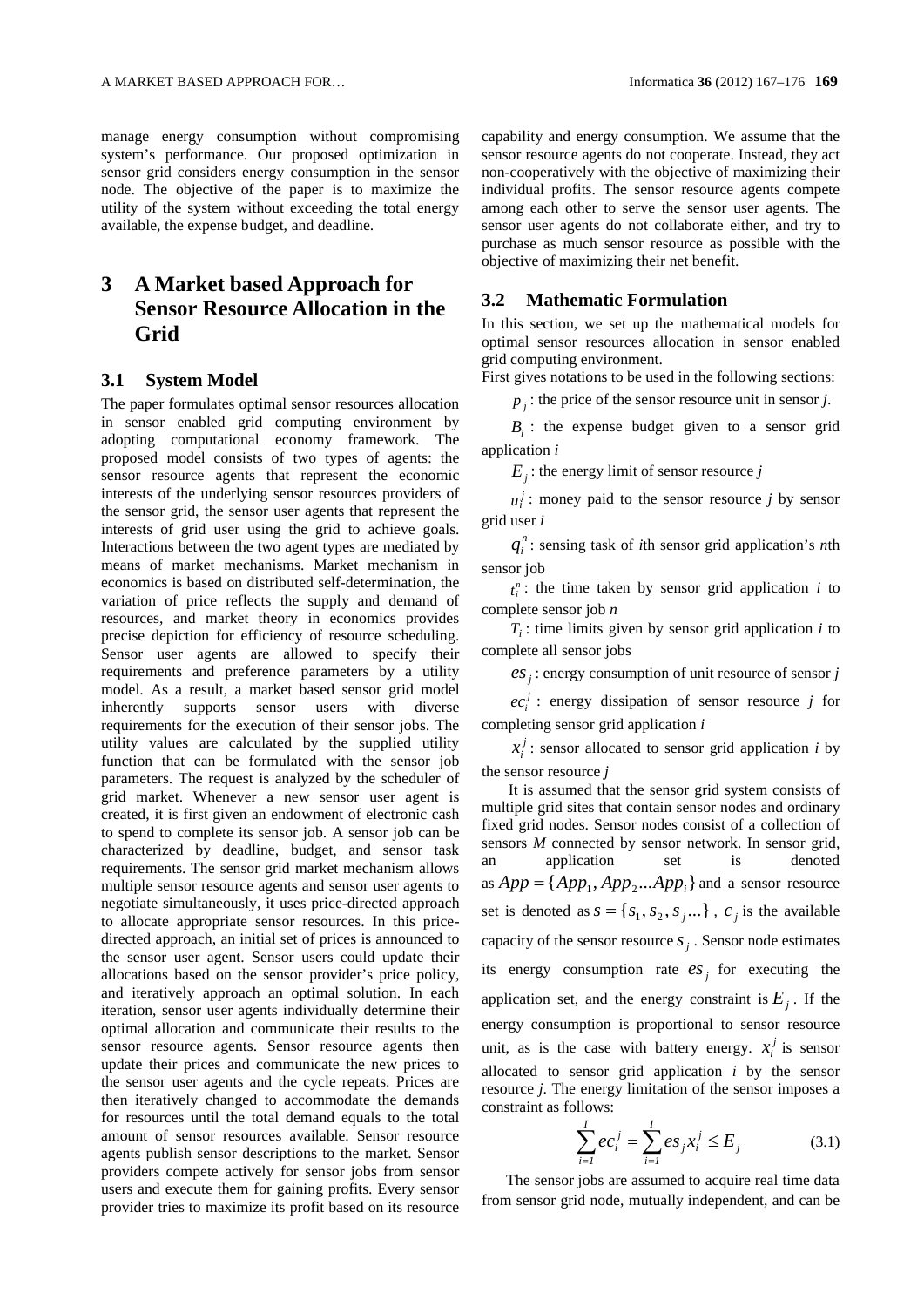executed at certain sensor grid node. As soon as a sensor job arrives, it must be assigned to one sensor grid node for processing. When a sensor job is completed, the executing sensor node will return the results to the originating sensor nodes or ordinary fixed grid node of the job. We use *SJ* to denote the set of all sensor jobs generated by sensor grid application  $i, SJ_i = \{SJ_i^1, SJ_i^2...SJ_i^n\}$ . Each sensor job can be described as  $\overline{S}J_i^n = (t_i^n, q_i^n)$ *i n i*  $\dot{S}J_i^n = (t_i^n, \dot{q}_i^n)$ , in which  $t_i^n$  stands for the time taken by the *i*-th sensor grid application to complete *n*-th sensor job,  $q_i^n$  stands for sensing task of *i*th sensor user' s *n*th sensor job. There are no dependencies among the sensor jobs, so the submission order and completion order won't impact on the execution result.

We assume that sensor user has an associated utility function  $U_i(x_i^j)$  if the allocated sensor resource is  $x_i^j$ . Now, we formulate the problem of optimal sensor resources allocation in sensor enabled grid environment as constraint optimization problem, the utility of the sensor grid system is defined as the sum of sensor grid user utilities.

 $x_i^j$  is sensor resource allocation obtained by sensor user *i* from the sensor provider *j.* The utility function for sensor user application *Ai* depends on allocated sensor resources  $x_i^j$ . The objective of sensor resource allocation optimization is to maximize the utility of the sensor grid system without exceeding the sensor capacity, the energy limit of sensor, expense budget and the deadline. We formalize the problem using nonlinear optimization theory; the sensor resource allocation optimization in sensor grid can be formulated as follows.

$$
Max U_{SensorGrid} = \sum_{i=1}^{I} U_i(x_i^j)
$$
 (3.2)

Subject to 
$$
B_i \ge \sum_j u_i^j
$$
,  $T_i \ge \sum_{n=1}^N t_i^n$ ,  

$$
\sum_{i=1}^I e c_i^j \le E_j, c_j \ge \sum_i x_i^j
$$
(3.3)

Equation 3.2 is the sensor grid system utility maximization formulation. The sensor grid utility is defined as the sum of utilities for all sensor users. The cost overhead accrued to complete jobs cannot exceed the expense budget  $B_i$ . The time for completing all sensor jobs of user application *i* cannot exceed the deadline  $T_i$ . The total energy consumed by sensor *j* for executing sensor user applications cannot exceed an energy limits  $E_i$ . Aggregate allocated resource does not

#### exceed the total sensor capacity  $c_i$ .

We can apply the Lagrangian method to solve such a problem. The Lagrangian approach is used to solve constrained optimization problems. Let us consider the Lagrangian form of sensor resource allocation optimization problem in sensor grid:

$$
L(\lambda_i, \beta_i, \varphi_i, \gamma_i) = \sum_{i} U_i(x_i^j) - \lambda_i (\sum_j u_i^j - B_i) - \beta_i (\sum_n t_i^n - T_i)
$$
  
\n
$$
- \varphi_i (\sum_i \mathbf{e} \mathbf{e}_i^j - E_j) - \gamma_i (\sum_i x_i^j - c_j)
$$
  
\n
$$
\frac{\partial L}{\partial x_i^j} = \frac{\partial U_i(x_i^j)}{\partial x_i^j} - \gamma_i - \varphi_i \frac{\partial e c_i^j}{\partial x_i^j} - \beta_i \frac{\partial t_i^n}{\partial x_i^j}
$$
  
\n
$$
x_i^j (\frac{\partial U_i(x_i^j)}{\partial x_i^j} - \gamma_i - \varphi_i \frac{\partial e c_i^j}{\partial x_i^j} - \beta_i \frac{\partial t_i^n}{\partial x_i^j}) = 0
$$
  
\n
$$
\gamma_i (\sum_i x_i^j - c_j) = 0,
$$
  
\n
$$
\beta_i (\sum_i t_i^n - T_i) = 0
$$
  
\n
$$
\varphi_i (\sum_i e c_i^j - E_j) = 0
$$
 (3.6)

Where  $\lambda_i$ ,  $\beta_i$ ,  $\gamma_i$  is the Lagrangian multiplier of sensor user *i*. Thus, given that the sensor grid knows the utility functions  $U_i(x_i^j)$  of all sensor user *i*, this optimization problem can be mathematically tractable. However, in practice, it is not likely to know all the  $U_i(x_i^j)$ , and it is also infeasible for sensor grid environment to compute and allocate sensor resource in a centralized fashion. Solving the objective function  $Max U_{SensorGrid}$  requires global coordination of all sensor users, which is impractical in distributed environment such as the sensor grid.

The system model presented by (3.2) is a nonlinear optimization problem with *N* decision variables. Since the Lagrangian is separable, the maximization of the Lagrangian can be processed in parallel for sensor users and sensor providers respectively. The sensor resource allocation  $\{x_i^j\}$  solves problem (3.2) if and only if there exist a set of nonnegative shadow costs  $\{ \gamma_i \}$ . Generally solving such a problem by typical algorithms such as steepest decent method and gradient projection method is of high computational complexity, which is very time costing and impractical for implementation. In order to reduce the computational complexity, we decompose the sensor utility optimization problem (3.2) into two subproblems for sensor users and sensor providers. The shadow costs suggest a mechanism to distribute the sensor resource optimization between the sensor users and the sensor grid. We consider the Lagrangian

multipliers  $\gamma_i$  to be the prices charged by sensor resource providers in sensor market, equation (3.7) describes sensor user's behavior in sensor market as a sensor consumer, and equations (3.8) describe the sensor provider's strategy as a sensor supplier. By decomposing the Kuhn-Tucker conditions into separate roles of sensor user and sensor supplier at sensor market, the centralized problem (3.2) can be transformed into a distributed problem. Sensor user's payment is collected by the sensor providers. The payments of sensor users paid to sensor providers are the payments to resolve the optimality of sensor resource allocation in the sensor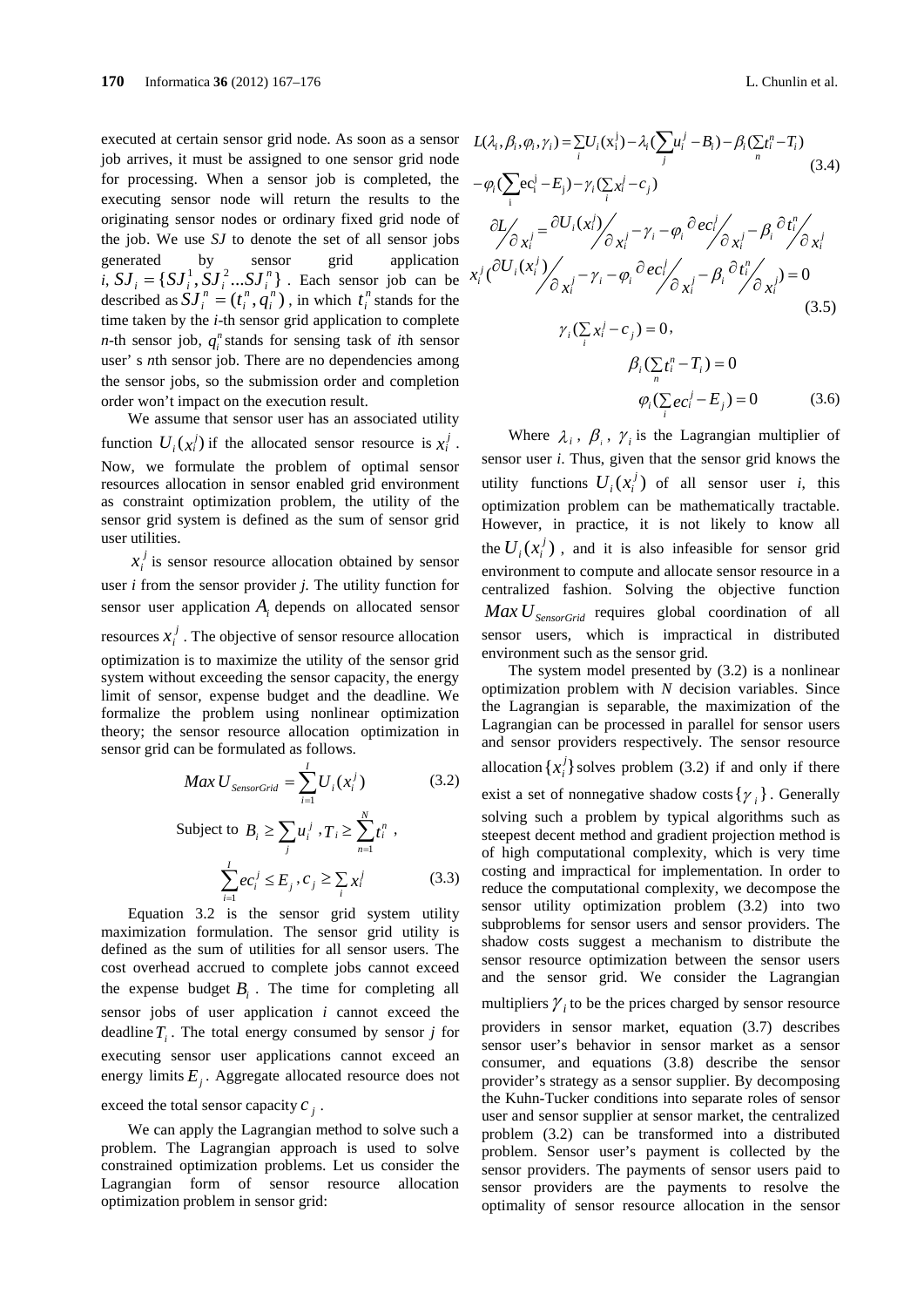market. We decompose the problem into the following two subproblems (3.7) which is sensor user optimization problem and (3.8) which is sensor providers optimization problem, seek a distributed solution where the sensor provider does not need to know the utility functions of individual sensor user. Two maximization subproblems correspond to sensor user optimization problem as denoted by (3.7)

$$
SA = Max\{ (B_i - \sum_{j} u_i^j) + (T_i - \sum_{n=1}^{N} t_i^n) \}
$$
  

$$
s.tT_i \ge \sum_{n=1}^{N} t_i^n
$$
 (3.7)

and a sensor provider optimization problem as denoted by (3.8) .

$$
SR = Max \sum u_i^j \log x_i^j + E_j - \sum_{i=1}^{I} e c_i^j)
$$
  
s.t.  $c_j \ge \sum_{i} x_i^j, \sum_{i=1}^{I} e c_i^j \le E_j$  (3.8)

In (3.7), for the sensor user optimization problem, the sensor user gives the unique optimal payment to sensor provider under the deadline constraint to maximize the sensor user's benefit.  $(B_i - \sum_j u_i^j)$  $B_i - \sum u_i^j$ ) represents the money

surplus of sensor user, which is obtained by budgets subtracting the payments to sensor providers. So, the objective of (3.7) is to get more surpluses of money at the some time complete jobs for sensor user as soon as possible. In (3.8), for the sensor provider's optimization problem, different sensor providers compute optimal sensor resource allocation for maximizing the revenue of their own and minimizing the energy consumption for completing sensor grid application. We could have chosen any other form for the utility that increases with  $x_i^j$ . But we chose the *log* function because the benefit increases quickly from zero as the total allocated sensor resource increases from zero and then increases slowly. Moreover, *log* function is analytically convenient, increasing, strictly concave and continuously differentiable. The benefits of sensor provider are affected by payments of sensor users, allocated resources and energy consumption. It means that the revenue increases with allocated sensor resources increasing and payment increasing, also with energy consumption decreasing. The objective of sensor providers is to

maximize  $u_i^j \log x_i^j$  and minimize 1 *I j i i ec*  $\sum_{i=1}$   $ec_i^j$  under the constraints of their energy limit. Sensor providers can't dissipate energy more than  $E_i$ , which is the upper limit *j*

of energy presented by sensor providers. 
$$
(E_j - \sum_i e c_i^j)
$$

represents the energy surplus of sensor provider which is obtained by the energy limit subtracting energy dissipation. Thus, the optimization framework provides a distributed approach to the sum utility maximization problem. Sensor user layer problem adaptively adjusts

sensor user's resource demand based on the current sensor resource conditions, while the sensor resource layer adaptively allocates sensor required by the upper layer. The interaction between the layers is now controlled through the use of the variable  $\gamma$ , which is the price charged from sensor users by sensor provider and coordinates the sensor user demand and the supply of sensor resource.

For the sensor user optimization problem, the sensor user gives the unique optimal payment to sensor provider under deadline constraint to maximize the sensor user's satisfaction.

In equation (3.7), Let  $p_i$  denote the unit price of sensor *j*, Let the pricing policy,  $p = (p_1, p_2, \dots, p_i)$ , denote the set of sensor prices of all the sensor providers at the sensor resource layer. The sensor user *i* receives sensor resource proportional to its payment relative to the sum of the sensor provider's revenue. Let  $x_i^j$  be the sensor resource units allocated to sensor user *i* by sensor provider *j*.

The time taken by the *i*th sensor user to complete *n*th sensor job is:

$$
t_i^n = \frac{q_i^n p_j}{c_j u_i^j}
$$
 (3.9)

We reformulate sensor user optimization problem as

$$
Max\{(B_i - \sum_j u_i^j) + (T_i - \sum_{n=1}^N \frac{q_i^n p_j}{c_j u_i^j})\}
$$
(3.10)

We take derivative and second derivative of *SA* with respect to  $u_i^j$  :

$$
SA'(u_i^j) = \frac{dSA}{d u_i^j} = \sum_{n=1}^N \frac{q_i^n p_j}{(u_i^j)^2 c_j} - 1
$$
  

$$
SA''(u_i^j) = \frac{d^2 SA(u_i^j)}{d(u_i^j)^2} = -\sum_{n=1}^N \frac{q_i^n p_j}{(u_i^j)^3 c_j}
$$

 $SA''(u_i^j) < 0$  is negative due to  $u_i^j > 0$  .The extreme point is the unique value maximizing the sensor user's utility under completed time limits. The Lagrangian for the sensor user's utility is  $L(u_i^j)$ .

$$
L(u_i^j) = (B_i - \sum_j u_i^j) + (T_i - \sum_{n=1}^N \frac{q_i^n p_j}{c_j u_i^j}) + \lambda (T_i - \sum_{n=1}^N t_i^n)
$$
\n(3.11)

Where  $\lambda$  is the Lagrangian constant. From Karush-Kuhn-Tucker Theorem we know that the optimal solution is given  $\frac{\partial L(u_i^j)}{\partial u_i^j} = 0$ *j i u*  $\left| \frac{L(u_i^j)}{\lambda} \right|_0^j = 0$  for  $\lambda > 0$ .

$$
\frac{\partial L(u_i^j)}{\partial u_i^j} = -1 + \frac{q_i^n p_j}{c_j(u_i^j)^2} + \lambda \frac{q_i^n p_j}{c_j(u_i^j)^2}
$$
\n
$$
\text{Let } \frac{\partial L(u_i^j)}{\partial u_i^j} = 0 \text{ to obtain}
$$
\n(3.12)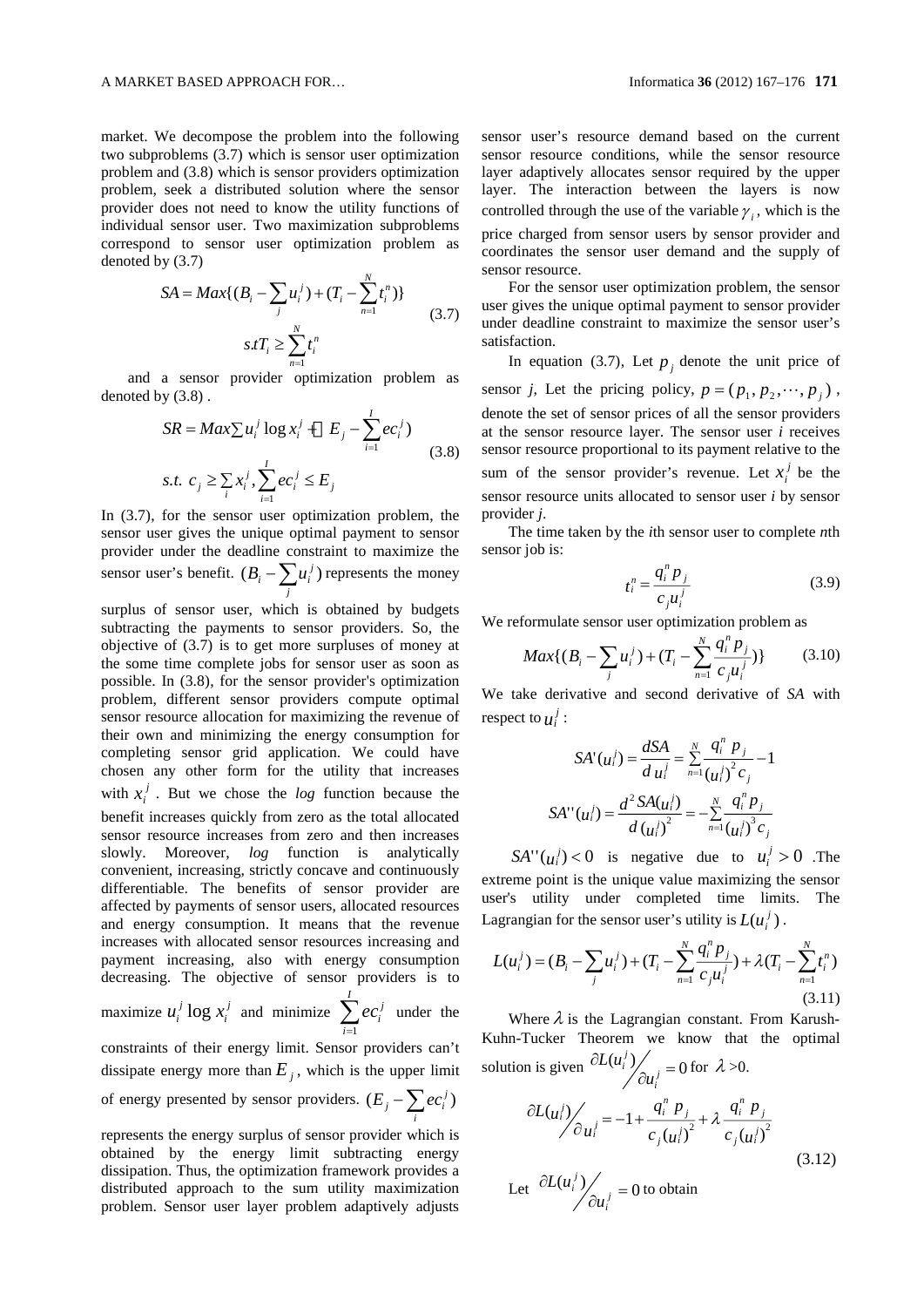$$
u_i^j = \left(\frac{(1+\lambda)q_i^n p_j}{c_j}\right)^{1/2} \tag{3.13}
$$

Using this result in the constraint equation  $T_i = \sum_{n=1}^{N}$ *n*  $T_i = \sum_{n=1}^{\infty} t_i^n$ , we can determine  $\theta = 1 + \lambda$  as

$$
T_i = \sum_{n=1}^{N} t_i^n = \sum_{n=1}^{N} \frac{q_i^n p_j}{c_j u_i^j} = \sum \frac{q_i^n p_j}{c_j} \left(\frac{\theta q_i^n p_j}{c_j}\right)^{-1/2} (3.14)
$$

We obtain

$$
(\theta)^{-1/2} = \frac{T_i}{\sum_{k=1}^{N} (\frac{p_k q_i^{k}}{c_j})}
$$
(3.15)

We get  $u_i^j$ ×

$$
u_i^{j^*} = \left(\frac{q_i^n p_i}{c_j}\right)^{1/2} \frac{\sum\limits_{k=1}^N \left(\frac{q_i^k p_k}{c_j}\right)^{1/2}}{T_i}
$$
(3.16)

 $1/2$ 

 $u_i^{j^*}$  is the unique optimal solution to sensor user optimization problem. It is the optimal payment of sensor user *i* to sensor provider *j* under the completion time constraint to maximize the sensor user's benefits.

 For the sensor provider's optimization problem, different sensor providers compute optimal sensor allocation for maximizing the revenue of their own under constrains of energy limit.

In equation (3.8),  $\sum u_i^j \log x_i^j$  presents the revenue obtained by sensor resource *j* from sensor users. The energy consumption of sensor provider for executing users' task can't exceed more than  $E_j$ , which is the upper limit of sensor power.

The energy dissipation of sensor resource *j* for completing grid application *i* be written:

$$
ec_i^j = es_j x_i^j \tag{3.17}
$$

We reformulate sensor provider's optimization problem as

$$
SR = Max \sum u_i^j \log x_i^j + (E_j - \sum_{i=1}^l es_j x_i^j) \quad (3.18)
$$

We take derivative and second derivative with respect to  $x_i^j$  :

$$
SR'(x_i^j) = \frac{u_i^j}{x_i^j} - es_j \ , \ SR''(x_i^j) = -\frac{u_i^j}{x_i^j}
$$

*SR*<sup>''</sup> $(x_i^j)$  < 0 is negative due to  $0 < x_i^j$ . The extreme point is the unique value maximizing the revenue of sensor provider. The Lagrangian for *SR* is  $L(x_i)$ 

$$
L(x_i^j) = \sum_{i=1}^I u_i^j \log x_i^j + (E_j - \sum_{i=1}^I e s_j x_i^j) + \delta(E_j - \sum_{i=1}^I e s_j x_i^j)
$$
  
= 
$$
\sum_{i=1}^I (u_i^j \log x_i^j - (\delta + 1) e s_j x_i^j) + (\delta + 1) E_j
$$
(3.19)

Where  $\sigma$  is the Lagrangian constant. From Karush-Kuhn-Tucker Theorem we know that the optimal solution is given  $\partial L(x)/\partial x = 0$  $\frac{dL(x)}{\partial x} = 0$  for  $\lambda > 0$ .

$$
\frac{\partial L(x_i^j)}{\partial x_i^j} = \frac{u_i^j}{x_i^j} - (\delta + I)es_j \qquad (3.20)
$$
  
Let 
$$
\frac{\partial L(x)}{\partial x} = 0 \qquad x_i^j = \frac{u_i^j}{(\delta + I)es_j} \qquad (3.21)
$$

Using this result in the constraint equation, we can determine  $\sigma = I + \delta$  as

$$
E_j = \frac{1}{\sigma} \sum_{i=1}^n u_i^j \quad , \quad \sigma = \frac{\sum_{k=1}^n u_k^j}{E_j}
$$

We obtain

$$
x_i^{j^*} = \frac{u_i^j E_j}{es_j \sum_{k=1}^n u_k^j}
$$
 (3.22)

 $x_i^{j^*}$  is the unique optimal solution to sensor provider's optimization problem. It means that sensor providers allocate  $x_i^{j^*}$  to sensor user to maximize its revenue.

# **4 Description of Algorithms**

The objective of market based sensor allocation is to maximize the utility of the sensor grid system without exceeding the energy limit, expense budget and the deadline. The proposed algorithm decomposes optimal sensor resource allocation optimization problem into a sequence of two sub-problems via an iterative algorithm. In each iteration, in sub problem 1, the sensor user computes the unique optimal payment to sensor provider under expense budget and the deadline constraint to maximize the sensor user's benefit. The sensor user individually solves its fees to pay for sensor resource to complete its all sensor jobs, adjusts its sensor demand and notifies the sensor provider about this change. In sub problem 2, different sensor providers compute optimal sensor resource allocation for maximizing the revenue of their own under energy constraint. Sensor provider updates its price according to optimal payments from sensor user, and then sends the new prices to the sensor user s and allocates the sensor resource for sensor user, and the cycle repeats. The iterative algorithm that achieves sensor resource allocation optimization is described as follows.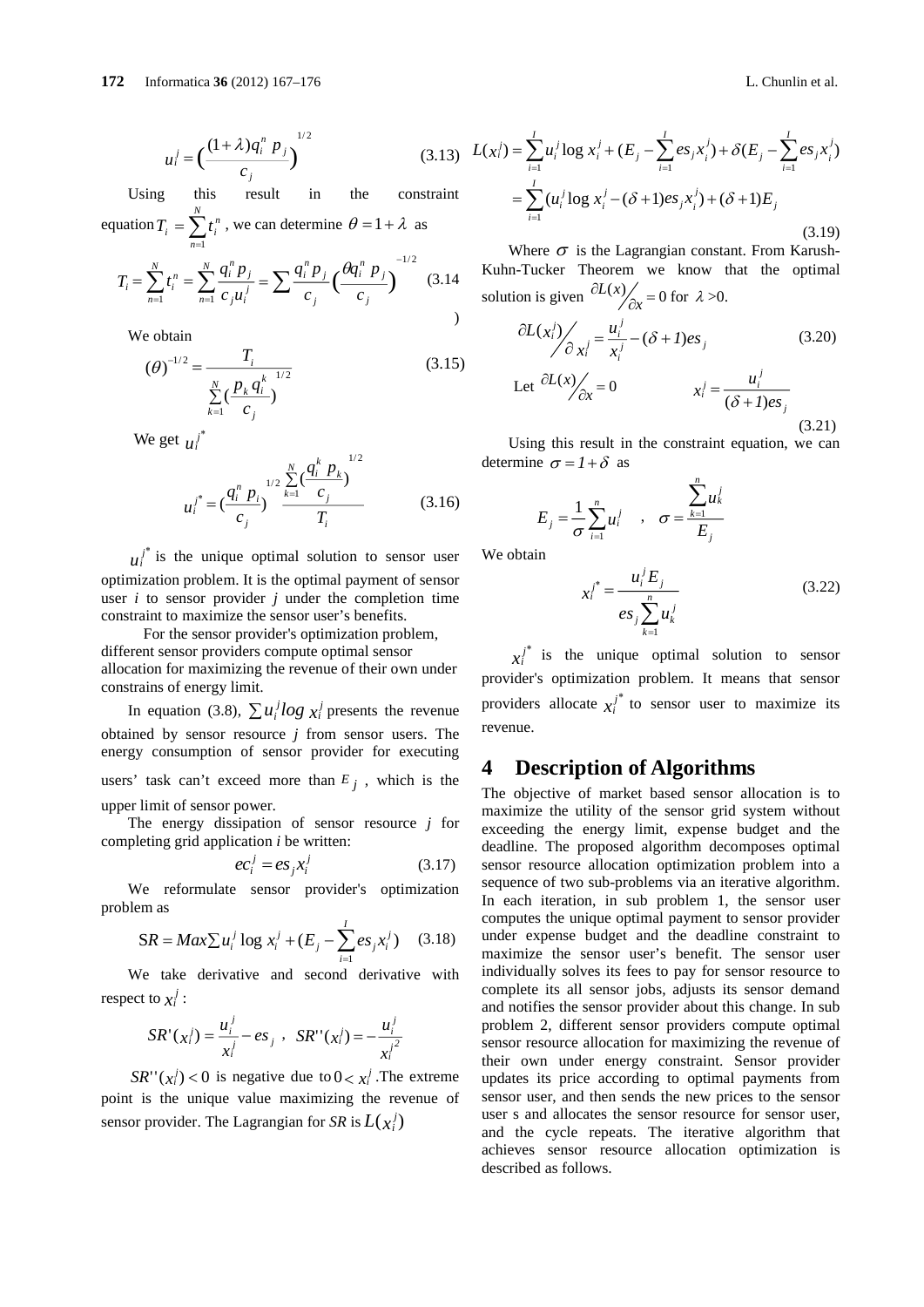**Algorithm 1 Market based Sensor Allocation Algorithm (MSA)**

| Sensor user i                                                 |  |
|---------------------------------------------------------------|--|
| Receives the new price $p_i$ from the sensor resource j;      |  |
| $u_i^{j^*} = Max U_{SA}(u_i^j)$ ; //calculates $u_i^{j^*}$ to |  |
| maximize $U_{SA}(u_i^j)$                                      |  |
| If $B_i \ge \sum u_i^j$                                       |  |
| Then Return $u^{j^*}$ to sensor resource j;                   |  |
| Else Return Null:                                             |  |

#### **Sensor resource** *j*

Receives optimal payments  $u_i^j$ from sensor user *i*;

 $x_i^{j^{(n+1)*}} = Max \, U_{SR}(x_i^j); \; \text{/\it/}$  Calculates its optimal sensor resource  $x_i^{j(n+1)^*}$ 

$$
p_j^{(n+1)} = \max\{\varepsilon, p_j^{(n)} + \eta(x^j p_j^{(n)} - c_j)\} \quad ; \quad \text{if}
$$
\n
$$
\text{mmutes a new price}
$$

Computes a new price

 $\frac{f}{f}$   $\chi^j = \sum x_i^j$ ,  $\eta > 0$  is a small step size parameter, *n i* is iteration number

Return sensor resource price  $p_j^{(n+1)}$  to all sensor users;

# **5 Simulations**

In this section, the performance evaluation of our mechanism is conducted. The sensor grid simulator is implemented on top of the JAVASIM network simulator [22]. In the experiments, 150 sensors are uniformly deployed in a field that is 500*m ×*500*m* in area. There are also 16 base stations that are deployed based on a uniformly random distribution. Sensor tasks are created in uniformly distributed locations in the field. There are a total of 150 sensor resources and 600 sensor users are taken for experimental evaluation of the system. Energy consumption is represented as a percentage of the total energy required to execute all job and meet deadlines. Assume that the maximum power,  $P_{\text{max}}$ , corresponds to running all jobs with the maximum processing frequency. The maximum frequency is assumed to be  $f_{\text{max}} = 1$  and the maximum frequency-dependent power is  $P_{\text{max}} = 1$ . When the power capacity for each interval is limited, we can only consume a fraction of  $P_{\text{max}}$  when processing requests during a given interval. Jobs arrive at each site  $s_i$ ,  $i=1, 2,..., n$  according to a Poisson process with rate  $\alpha$ . The energy cost can be expressed in grid dollar that can be defined as unit energy processing cost. The initial price of energy is set from 10 to 500 grid dollars. Sensor users submit their jobs with varying deadlines. The deadlines of sensor user application are chosen from 100ms to 400ms. The budgets of sensor applications are set from 100 to 1500 grid dollars. Each experiment is repeated 6 times and 95% confidence intervals are obtained.

The experiments are conducted to compare proposed market based sensor allocation algorithm (MSA) with an integrated and flexible scheduler for a sensor grid [3], which makes use of several scheduling and load balancing algorithms to suit the characteristics of sensor jobs in sensor grid environment. The reason for choosing reference [3] as the comparison is that both our work and reference [3] provide a resource scheduling and allocation algorithm for sensor grid environment. In [3], they adapted four existing multiprocessor scheduling algorithms to suit the sensor grid scenario: Earliest Deadline First (EDF), First Come First Served (FCFS), Least Laxity First (LLF), and Shortest Job Next (SJN). EDF is a scheduling algorithm that allocates higher priorities to jobs closer to their deadline. As an alternative to the static priority schedulers, it guarantees schedulability when node utilization is full. In the case where deadlines are equal, we modified the algorithm to use the duration of the job as a tie breaker, with shorter duration jobs given a higher priority. FCFS is the simplest of the four scheduling algorithms. Using a queue structure, this algorithm simply adds new jobs to the end of the queue as they arrive, picking jobs for execution only from the front of the queue. A derivative of EDF, LLF is a scheduling algorithm that allocates priorities on the amount of laxity a job has: the lower the laxity, the higher the priority. The laxity, or slack time, is the time left until its deadline after the job is completed, assuming that the job could be executed immediately. SJN allocates priorities statically depending on the duration of jobs. Shorter jobs are favored, and are given higher priorities. Similar to LLF, the modification made to the algorithm was to allocate a higher priority to the job with the nearer deadline when durations are equal.

The paper performed the evaluations to measure the impact of the algorithms using several performance metrics, and test whether the algorithm can satisfy performance objectives such as sensor resource utilization, allocation efficiency, sensor job execution success, response time and energy consumption ratio. We study the performances of proposed market based sensor allocation algorithm (MSA) with several scheduling and load balancing algorithms for a sensor grid [3]. We choose the performance metrics and simulation parameter according to the reference [3]. Performance metrics include in terms of allocation efficiency, execution success ratio, response time and energy consumption ratio, resource utilization ratio. Allocation efficiency is defined as the percentage of allocated sensor among total available sensor resources. Execution success ratio is the percentage of sensor jobs executed successfully before their deadline. Energy consumption ratio is defined as the percentage of consumed energy of sensors to complete the jobs. We compare the algorithms by varying load factor to study how they affect the performance of the algorithms.

The following four figures (Figs.1, Figs.2, Figs.3, and Figs.4) are to study resource allocation efficiency,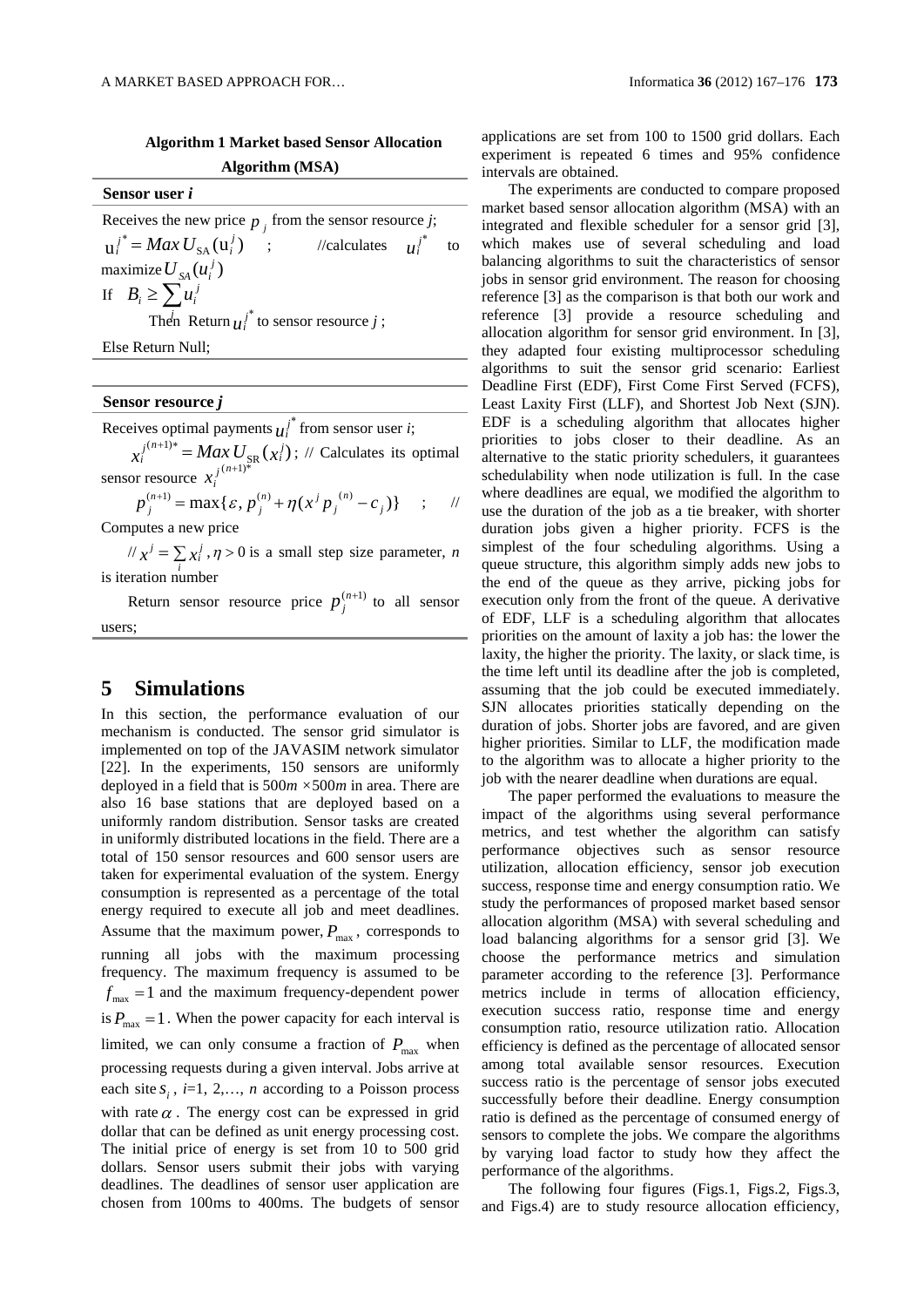execution success ratio, response time, energy consumption ratio and resource utilization ratio under different load factor (LF) respectively. Load factor varies from 0.1 to 0.9. Fig.1 shows the effect of load factor on allocation efficiency. When LF=0.5, allocation efficiency of MSA is as much as 17% less than that with LF=0.1. The allocation efficiency is larger when the load factor (LF) is smaller. When load factor increases, system load increases; some sensor user agent's requirements can't be processed on time. The sensor user agents with low budget don't have enough money to buy sensor and can't complete jobs before deadline; this leads to low allocation efficiency. When load factor is 0.5, allocation efficiency of MSA is 27% more than FCFS. Compared with FCFS and SJN, the allocation efficiency of MSA decreases more slowly when the load factor increases. When the load factor is 0.6, the allocation efficiency of LLF decreases to 54%, the allocation efficiency of MSA decreases to 84%. The allocation efficiency of MSA is better than SJN, LLF and FCFS. Considering the execution success ratio, from the results in Fig.2, when load factor is 0.5, the execution success ratio of SJN is 28% less than that using MSA. When load factor increases, execution success ratio of SJN and FCFS deteriorate quickly. SJN and FCFS scheduling algorithms don't consider optimization of both sensor resource providers and sensor users, it wants to minimize the runtime of sensor jobs. EDF has higher execution success ratio than MSA. When the load factor increases, fewer requests from sensor user agents can be admitted into the system due to the increase of system burden, so, fewer requests from sensor user agents can be executed successfully before their deadline. Fig.3 shows the energy consumption ratio under different load factors. When load factor increases, more requests need to be processed within one interval and the energy consumption ratio increases. When increasing the load factor by LF=0.7, the energy consumption ratio of MSA is as much as 25% more than LF=0.4. Under same load factor (LF=0.8), the energy consumption ratio of MSA is 16% less than that of EDF. The energy consumption ratio of MSA and EDF is less than that of SJN, LLF and FCFS. Fig.4 shows the effect of load factor on the response time. The smaller is LF, the lower is the response time. When LF=0.7, the response time of MSA is as much as 30% more than that by LF=0.2. SJN provides the shortest response times amongst all algorithms. The response time of LLF is longest among other algorithms. The value of LF is low, the system is lightly loaded, the price of the sensor provided by sensor resource agent is cheap; sensor user agents with low budget can choose cheap sensor resources to complete jobs under the deadline, so the satisfaction of the sensor user agent is high. When the system is heavily loaded, the price of the sensor resource is expensive; some sensor user agent need more time to complete tasks.



Figure 1: allocation efficiency under various load factor.



Figure 2: execution success ratio under various load factor.



Figure 3: energy consumption ratio under various load factor.



Figure 4: response time under various load factor.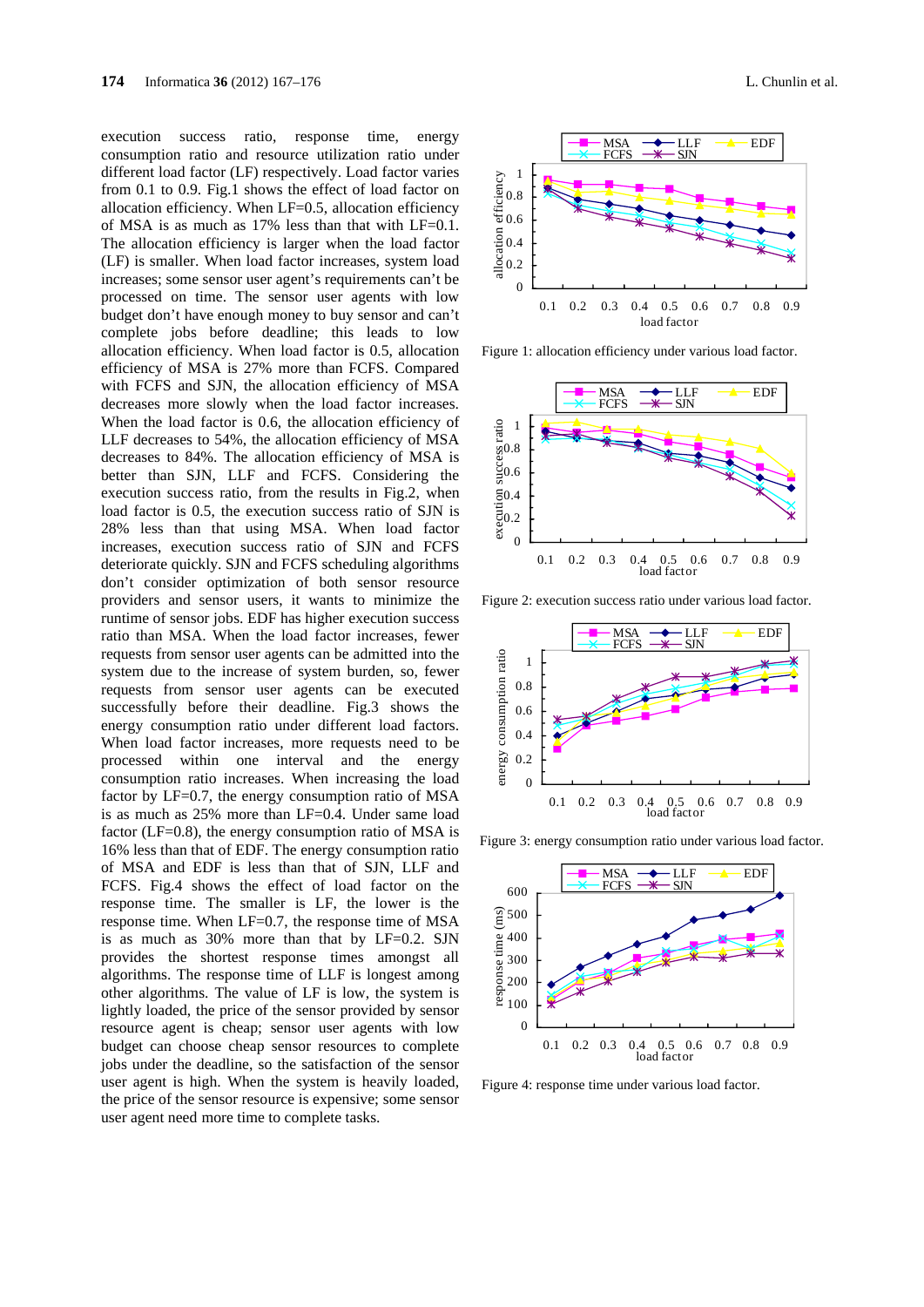# **6 Conclusions**

 The paper presents market based sensor resources allocation in sensor enabled grid computing environment. Since sensor users' tasks might compete for the exclusive usage of the same sensing resource we need to allocate individual sensors to sensor users' tasks. Sensor grid tasks are usually characterized by an uncertain demand for sensing resource capabilities. We model this allocation problem by introducing the sensor utility function. The goal is to find a sensor resource allocation that maximizes the total profit. The paper proposes a distributed optimal sensor resource allocation algorithm. The performance evaluation of proposed algorithm is evaluated and compared with other resource allocation algorithm for sensor grid. In the future, we will consider moving our method to a real grid platform to test its feasibility.

### **Acknowledgement**

The authors thank the editor and the anonymous reviewers for their helpful comments and suggestions. The work was partly supported by the National Natural Science Foundation of China (NSF) under grant (No. 60970064,No.61171075), National Key Basic Research Program of China (973 Program) under Grant No.2011CB302601,Open Fund of the State Key Laboratory of Software Development Environment under Grant (No.SKLSDE-2011KF-01), Program for New Century Excellent Talents in University, China (NCET-08-0806), Fok Ying Tong Education Foundation, China (Grant No. 121067). Any opinions, findings, and conclusions are those of the authors and do not necessarily reflect the views of the above agencies.

# **References**

- [1] Peter Komisarczuk and Ian Welch, Internet Sensor Grid: Experiences with Passive and Active Instruments, IFIP Advances in Information and Communication Technology, pp. 132-145, 2010
- [2] M. Pallikonda Rajasekaran, S. Radhakrishnan, and P. Subbaraj, Sensor grid applications in patient monitoring, Future Generation Computer Systems, 2010, 26(4):569-575
- [3] Hock Beng Lim and Danny Lee, An Integrated and Flexible Scheduler for Sensor Grids, UIC 2007, LNCS 4611, pp. 567–578, 2007.
- [4] Nikolaos Preve, SEGEDMA: Sensor grid enhancement data management system for Health Care computing, Expert Systems with Applications, 2011,38(3):2371-2380
- [5] Huang-Chen Lee, Chun-Yu Lin, Chuan-Yu Cho, Chen-Lung Chan,Yao-Min Fang,Bing-Jean Lee, Chung-Ta King, The design considerations of a sensor grid for monitoring precipitation in debrisflow-prone areas, IPSN '10 Proceedings of the 9th ACM/IEEE International Conference on Information Processing in Sensor Networks, 2010, 362-363
- [6] Fox, G.; Ho, A.; Rui Wang; Chu, E.; Isaac Kwan; A Collaborative Sensor Grids Framework Collaborative Technologies and Systems, 2008. CTS 2008. International Symposium on, 2008, pp.29 – 38.
- [7] Hock Beng Lim; Iqbal, M.; Wenqiang Wang; Yuxia Yao; A Large-Scale Service-Oriented Sensor Grid Infrastructure, Consumer Communications and Networking Conference, 2009. CCNC 2009. 6th IEEE, 2009, pp:  $1 - 2$
- [8] Sanabria, J.; Rivera, W.; Rodriguez, D.; Yunes, Y.; Ross, G.; Sandoval, C.; A Sensor Grid Framework for Acoustic Surveillance Applications, INC, IMS and IDC, 2009. NCM '09. Fifth International Joint Conference on, 2009, pp: 31 - 38
- [9] Hock Beng Lim, Mudasser Iqbal, Wenqiang Wang, Yuxia Yao, The National Weather Sensor Grid: a large-scale cyber-sensor infrastructure for environmental monitoring, International Journal of Sensor Networks, 2010,7( 1-2):19 - 36
- [10] Toshihiro Matsui and Hiroshi Matsuo, A constraint based formalisation for distributed cooperative sensor resource allocation, International Journal of Intelligent Information and Database Systems,  $2010, 4(4):307 - 321,$
- [11] Yan YuJie; Wang Shu; Hao Zhao; MPAS: a Connecting Platform for Integrating Wireless Sensor Network with Grid, Communications, 2005 Asia-Pacific Conference on, 2005 , pp.1000 - 1004
- [12] Mohammad Mehedi Hassan, Biao Song and Eui-Nam Huh, A dynamic and fast event matching algorithm for a content-based publish/subscribe information dissemination system in Sensor-Grid, The Journal of Supercomputing, 2010,54(3):330- 365
- [13] Se-Jin Oh; Chae-Woo Lee; u-Healthcare SensorGrid Gateway for connecting Wireless Sensor Network and Grid Network, Advanced Communication Technology, 2008. ICACT 2008. 10th International Conference on, Volume: 1, 2008, pp.827 - 831
- [14] Xiaolin Li; Xinxin Liu; Huanyu Zhao; Nanyan Jiang; Parashar, M.; Autonomic Management of

Hybrid Sensor Grid Systems and Applications Computer Communications and Networks, 2008. ICCCN '08. Proceedings of 17th International Conference on,  $2008$ , pp: $1 - 6$ .

- [15] Toshihiro Matsui, Hiroshi Matsuo, A Formalization for Distributed Cooperative Sensor Resource Allocation, KES-AMSTA 2008, LNAI 4953, pp. 292–301, 2008
- [16] Chen-Khong Tham and Rajkumar Buyya, SensorGrid: Integrating Sensor Networks and Grid Computing, CSI Communications, pages 24-29, Vol.29, No.1, Computer Society of India (CSI), Mumbai, India, July 2005
- [17] Yong-Kang Ji, Yi Zhang, Zhicheng Xu, and Min-You Wu, Truthful Resource Allocation in Selfish Sensor Web, MSN 2007, LNCS 4864, pp. 683–693, 2007.